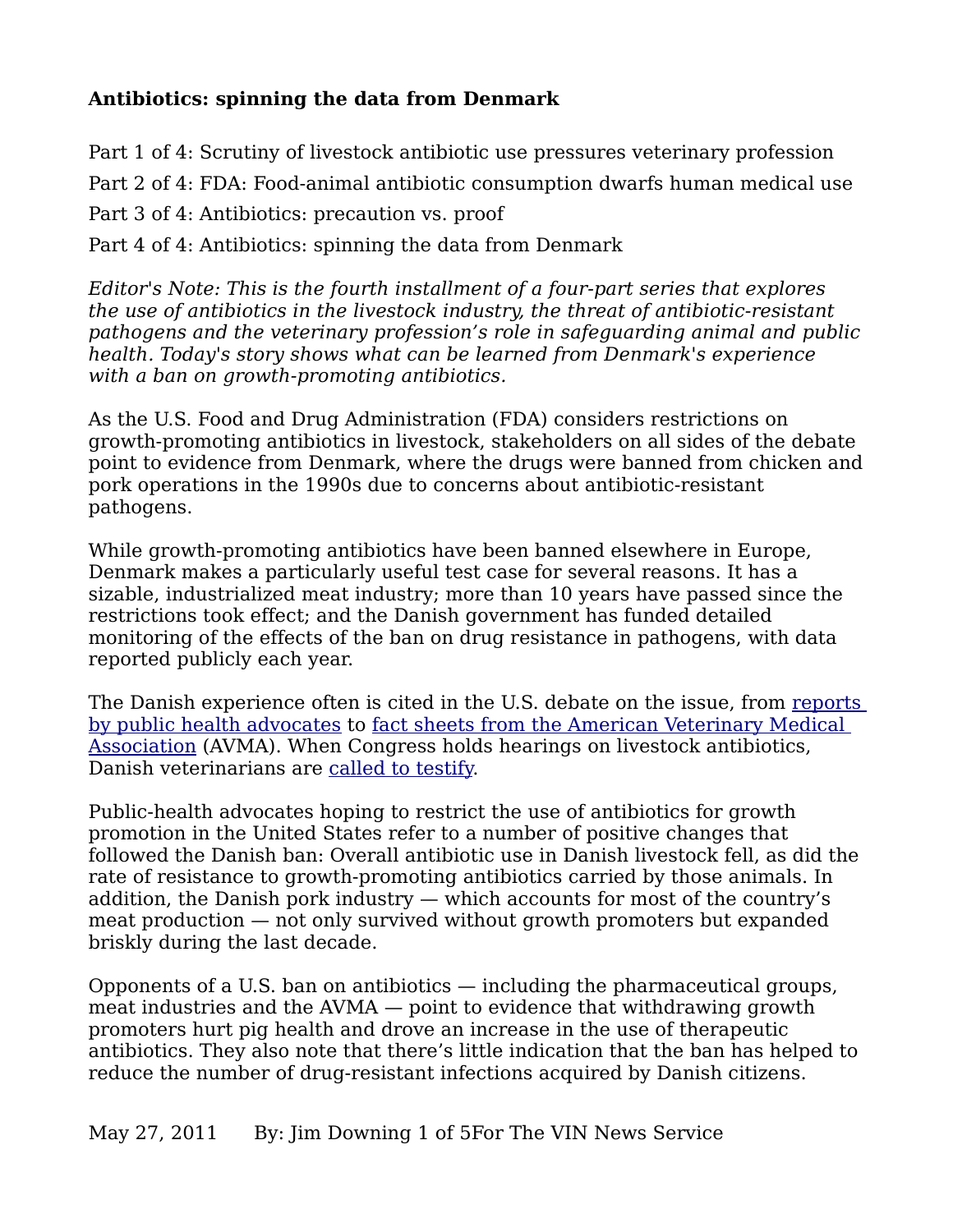Perhaps most interestingly, the Danish data suggest that withdrawing antibiotics for growth promotion had little impact on the growth rate of pigs.

## **Inside the Danish numbers**

Data collected through Denmark's antibiotic-resistance surveillance effort are presented in annual reports from [DANMAP,](http://www.danmap.org/) the Danish Integrated Antimicrobial Resistance Monitoring and Research Program.

As [Figure 1](http://www.vin.com/apputil/image/handler.ashx?docid=4906382) shows, Denmark's total use of antibiotics per kilogram of meat produced is lower today than it was before the bans on growth promoters began to take effect in chickens in 1995 (restrictions on use in pigs followed in 1998). At the same time, the rate of use of therapeutic antibiotics has increased since the ban.

The U.S. pharmaceutical industry and the AVMA argue that the post-ban rise in therapeutic use shows that withdrawing growth-promoting antibiotics hurt animal health. But a 2010 American Journal of Veterinary Research [paper](http://avmajournals.avma.org/doi/abs/10.2460/ajvr.71.7.726?journalCode=ajvr%20) authored by several Danish veterinary researchers offers several alternate explanations for the increase, including the appearance of new infectious diseases (which required antibiotic treatment) and a drop in the price of therapeutic antibiotics.

Even before the growth-promoter ban, Danish antibiotic use in meat production was well below U.S. levels. In 2009, an average kilogram of Danish pork, chicken or beef was produced with roughly 53 milligrams of antibiotics. By comparison, U.S. meat is produced with a total of 270 milligrams of antibiotics per kilogram, according to data from the U.S. Department of Agriculture and the FDA. Counting only antibiotics defined as medically important by the FDA, the U.S. figure is still at least 145 milligrams per kilogram of poultry, beef or pork.

The rate of resistance (the fraction of samples that showed resistance to a given drug) to avoparcin, virginiamycin and avilamycin in *Enterococcus faecium* sampled from Danish broiler chickens fell dramatically in the late 1990s after growth-promotion uses of these drugs were phased out [\(Figure 2\)](http://www.vin.com/apputil/image/handler.ashx?docid=4906403). Drugresistance rates that had exceeded 60 percent fell to less than 10 percent within a few years.

In pigs, there was a sharp drop in resistance to erythromycin  $-$  a macrolide widely used in human medicine — among *Campylobacter coli*, *E. faecium* and *Enterococcus faecalis* samples after the use of macrolides as growth promoters ended in the late 1990s [\(Figure 3\)](http://www.vin.com/apputil/image/handler.ashx?docid=4906406). In *Camplyobacter coli*, the rate of resistance fell from roughly 70 percent in 1997 to less than 15 percent in 2007, though rates have increased slightly since then. For *E. faecium* and *E. faecalis*, resistance rates dropped from more than 80 percent in 1997 to around 30

May 27, 2011 By: Jim Downing 2 of 5For The VIN News Service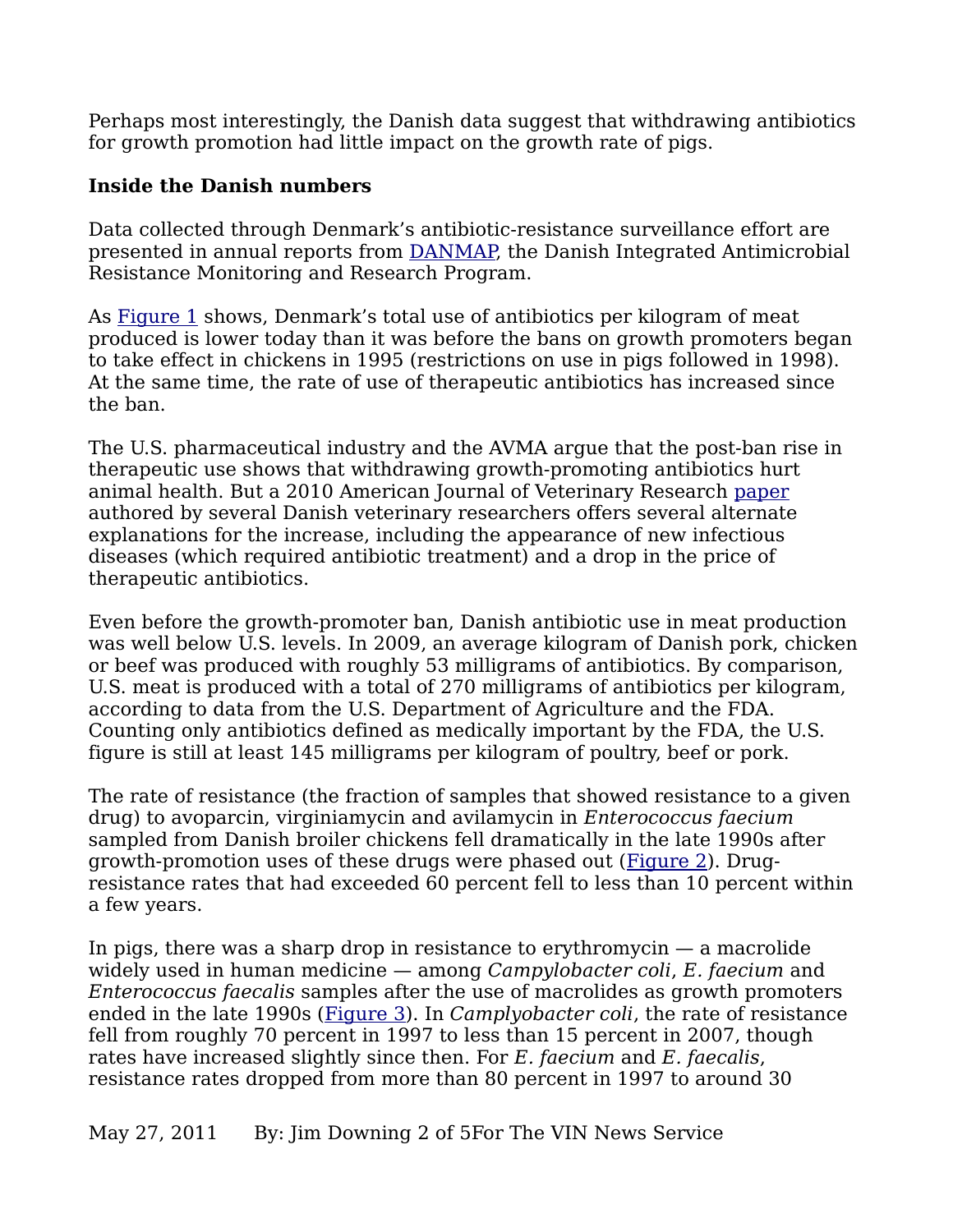percent in 2001, but have since rebounded to between 35 percent and 45 percent. Macrolides continue to be administered to pigs in Denmark for nongrowth-promotion uses.

U.S. food-animal groups and the AVMA argue that banning growth-promoting antibiotics would do little to improve public health because the link between antibiotic resistance in pathogens in animals and antibiotic-resistant infections in humans is weak. As evidence for this view, they point to Danish data showing that resistance to certain classes of antibiotics in pathogens sampled from humans increased during the last 15 years despite decreases in the use of those antibiotics in animals.

For instance, in samples of *Streptococcus pneumoniae* taken from humans, resistance to erythromycin has increased since the 1990s [\(Figure 4,](http://www.vin.com/apputil/image/handler.ashx?docid=4906407) top), even though the growth-promoter ban reduced the use of macrolides in animals by more than 80 percent.

However, during the same period, the per-capita use of erythromycin use in humans in Denmark increased. Both sides in the debate agree that human — not animal — antibiotic-use trends likely are the primary driver of changes in antibiotic-resistant infection rates in humans.

The food-animal industry argues that the increased use of therapeutic antibiotics that followed the ban on growth-promoting antibiotics has helped to foster the development of resistance to therapeutic antibiotics. The Danish data provide some support for this contention, though there is a dispute about the degree to which the ban on growth-promoting antibiotics was responsible for the increase in therapeutic use.

During the past decade, samples taken from Danish pigs have shown an increase in the resistance of *Salmonella Typhimurium* to three classes of antibiotics that are used heavily to treat illnesses in livestock — tetracyclines, sulfonamides and ampicillin, a pencillin (Figure 4, bottom left). The prescription use in animals of all of these drug classes has increased since the ban on growth promoters was enacted.

Industry and the AVMA also contend that one reason to continue using growthpromoting antibiotics is that they benefit animal health, citing the increase in swine mortality and illness rates that followed the ban [\(Figure 5\)](http://www.vin.com/apputil/image/handler.ashx?docid=4906383). However, these rates were rising before the ban was implemented, for both weaner (weight 16 lbs to 66 lbs) and finisher (more than 66 lbs) pigs. Since 2004, weaner mortality rates have fallen each year, and they dropped below pre-ban rates in 2008. Mortality and condemnation rates for finisher pigs leveled off in 2004.

## **Danish pork industry grows despite ban**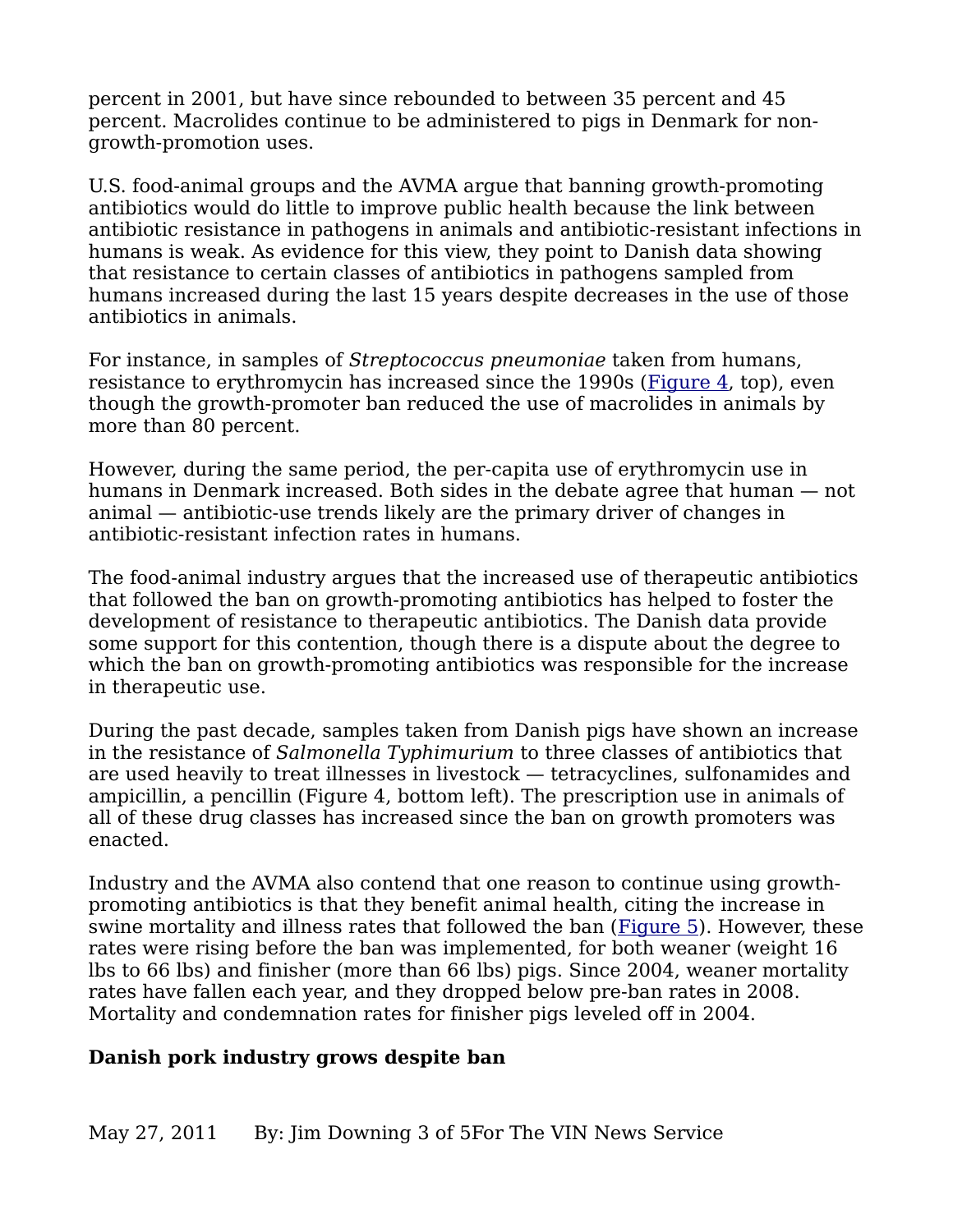The U.S. meat and pharmaceutical industries argue that growth-promoting antibiotics help farmers to produce meat more efficiently, reducing resource consumption, lowering prices for consumers and helping farmers to remain profitable. The Danish figures provide little support for this perspective.

Measured in total hog production, the Danish pig industry has grown substantially during the past two decades, including a 25-percent increase from 1996 to 2004 [\(Figure 6\)](http://www.vin.com/apputil/image/handler.ashx?docid=4906385). While production dipped after the ban began to take effect in 1998, the industry never fell back to pre-ban production levels and, after 2000, grew steadily for eight consecutive years.

Curiously, the withdrawal of growth-promoting antibiotics had little or no discernible impact on rates of growth and feed efficiency — the very traits the drugs are supposed to enhance [\(Figure 7\)](http://www.vin.com/apputil/image/handler.ashx?docid=4906387). The feed-efficiency ratio  $-$  the amount of feed a pig must consume to grow a given amount — has slightly dropped (that is, improved) since 1998, while growth rates, measured in grams gained per day, increased substantially in the years during and after the ban. Weaner growth rates were declining gradually in the years before the ban, but have increased since. Finisher growth rates increased before, during and after the implementation of the ban.

Antibiotic use practices are only one of many factors influencing growth rate and feed efficiency. The Danish swine industry has an aggressive breeding program designed to improve growth; changes in husbandry practices also play a role.

## **Lessons for the United States?**

The Danish experience suggests that if the United States were to ban antibiotics in livestock for the purpose of hastening growth, the change would not ruin the meat industry and might even prove to be a boon. At the same time, such a ban would not by itself solve the problem of antibiotic resistance in human pathogens and could in some ways aggravate the problem.

Regardless of government mandates, other forces already are changing the way the U.S. meat industry uses antibiotics.

In the poultry sector, [pressure from consumers](http://www.ncbi.nlm.nih.gov/pubmed/16863062) and food retailers such as KFC and McDonald's led Tyson Foods and other major producers to stop using growth-promoting antibiotics during the past decade. While these decisions were made with public relations in mind, they may have saved producers money as well. A 2002 study funded by Perdue Farms Inc., America's third-largest poultry company, found modest production benefits from the use of growth-promoting antibiotics; [2007 analysis](http://www.jhsph.edu/bin/s/a/antibiotics_poultry07.pdf) of the Perdue study data concluded that these benefits were too small to cover the cost of the antibiotics.

The U.S. beef sector uses relatively small amounts of growth-promoting

May 27, 2011 By: Jim Downing 4 of 5For The VIN News Service